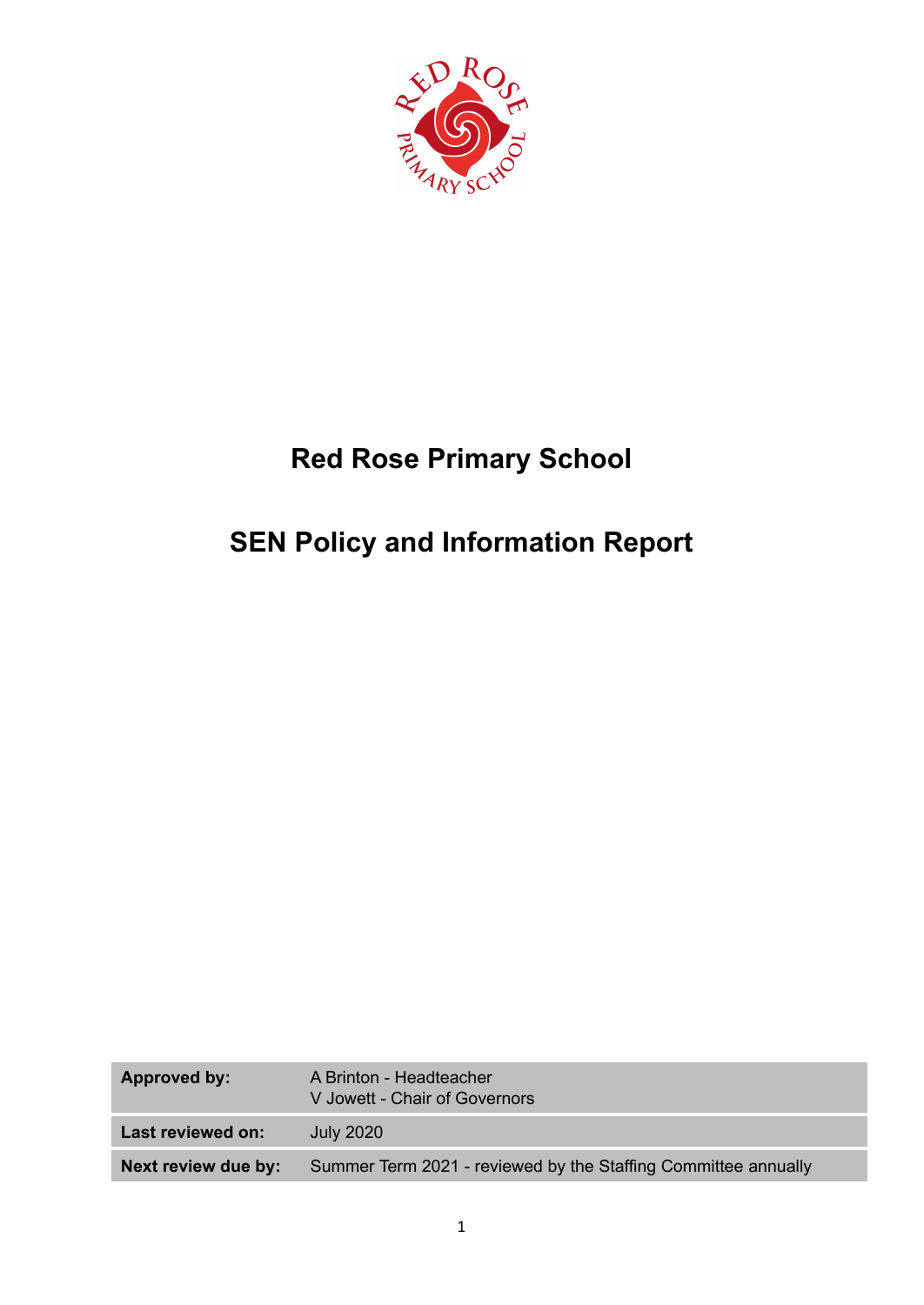

This policy should be read in conjunction with The Code of Practice, The SEND Information Report and the following:

- Equality Objectives
- Accessibility Plan
- Assessment for Learning
- Anti-Bullving Policy
- Medical Needs Policy

# **1. Definitions**

For the purposes of this policy, we have used the term Special Educational Needs as defined by the *Special Educational Needs and Disability Code of Practice: 0-25* implemented in September 2014.

A child or young person has SEND if they have a learning difficulty or disability which calls for special educational provision to be made for him or her. (*Code of Practice DfE, 2014*)

A child of compulsory school age has a learning difficulty or disability if he or she:

- has a significantly greater difficulty in learning than the majority of pupils of the same age; or
- has a disability which prevents or hinders him or her from making use of facilities of a kind generally provided for others of the same age in mainstream schools.

Special educational provision which meets the needs of children and young people with SEND includes:

● High quality teaching that is differentiated and personalised to meet the individual needs of the majority of children and young people. Some children and young people need educational provision that is additional to or different from this. This is special provision under Section 21 of the Children and Families Act 2014.

## **2. Rationale**

Red Rose Primary School is an inclusive school, catering for a wide range of SEND. This includes pupils with:

- communication and interaction needs
- cognition and learning needs
- social, emotional and mental health difficulties
- sensory or physical needs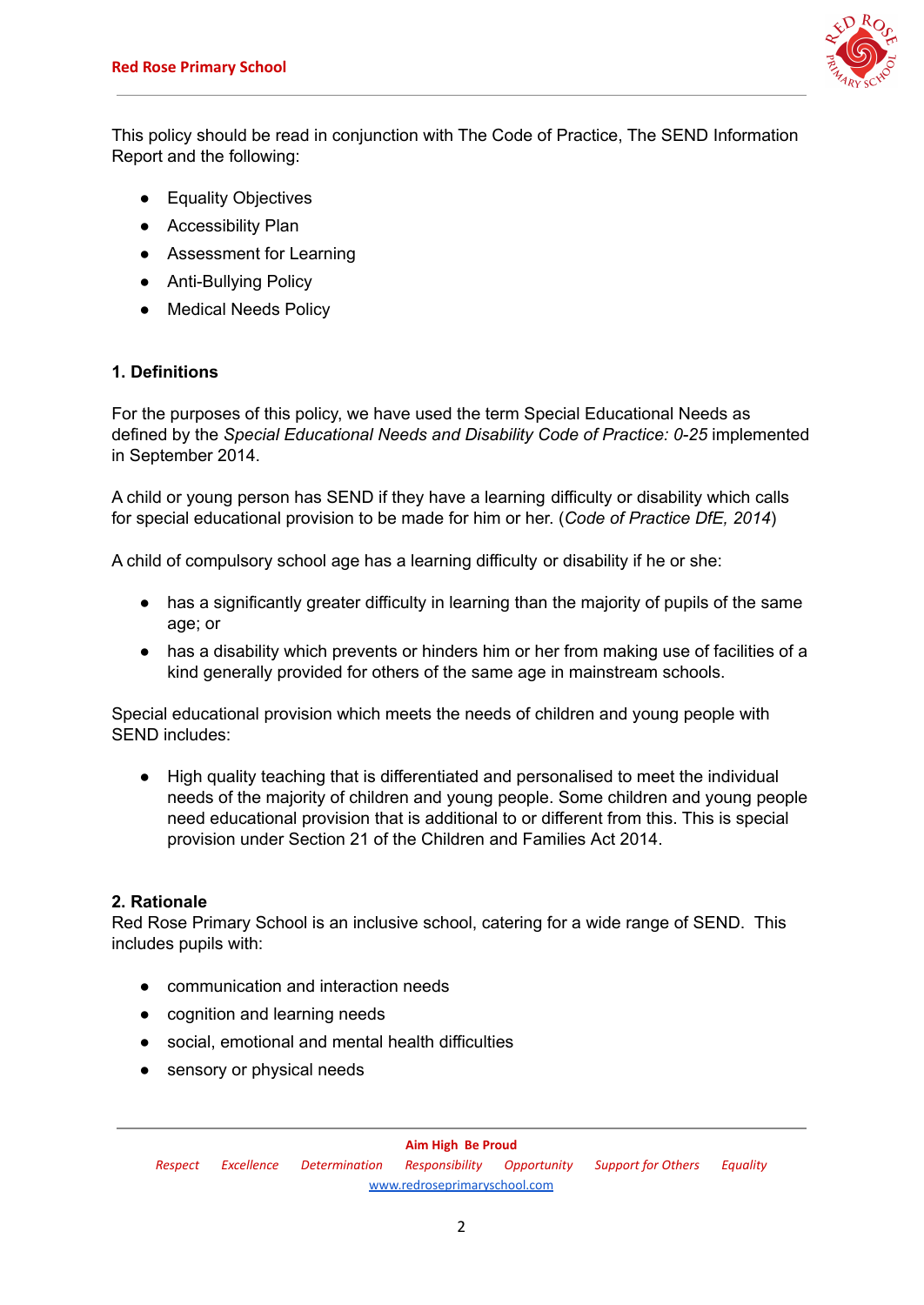

Our school welcomes all children and values them as individuals, treating them equally and with respect. We believe that all children have the right to have their own particular needs recognised and addressed in order to achieve success. We believe that all teachers are teachers of children with SEND and it is therefore a whole school responsibility to ensure that these children's needs are addressed. Through staff working together as a team, and in partnership with pupils and their parents, we strive to ensure that the following aims are met.

We place a great deal of value on the role of the parent/carer. We understand that it can be difficult in some cases for parents to deal with the fact that their child has additional needs and we are particularly sensitive in the early stages when a child is first identified. We aim to reassure parents/carers and clarify issues/information for them throughout the SEND process. We recognise that parents hold key information and have knowledge and experience to contribute to the shared view of their child's needs and the best ways of supporting them. All parents of pupils with Special Educational Needs will be treated as partners and supported to play an active and valued role in their pupil's education. We will always keep parents/carers well informed about their child's special needs and invite them to all review meetings.

## **Aims:**

- To follow the guidelines set out in the SEND Code of Practice.
- To ensure that all pupils have equal access to a broad, balanced curriculum, which is differentiated to meet individual needs and abilities.
- To identify children with SEND as early as possible and plan a program of support and intervention to address their needs.
- To regularly track the progress of children with SEND through school tracking systems, review meetings, lesson observations, provision maps and Support Plans.
- To provide good quality and regular training for staff in relevant areas of SEND.
- To evaluate the impact of staff training and provision/intervention programs.
- To develop good relationships with parents/carers to ensure pupils with SEND are supported well both at home and at school.
- To ensure that all staff working with SEND children are clear about their roles.
- To ensure that the SEND budget is used appropriately to fund high quality resources for children with Special Educational Needs.
- To work effectively with a range of other external agencies.
- To make good links with other mainstream primary schools, secondary schools, and special schools.

#### **3. Roles and Responsibilities**

Provision for pupils with special educational needs is a matter for the school as a whole.

#### 3.1 Governing Body

The governing body will have the following responsibilities. They will: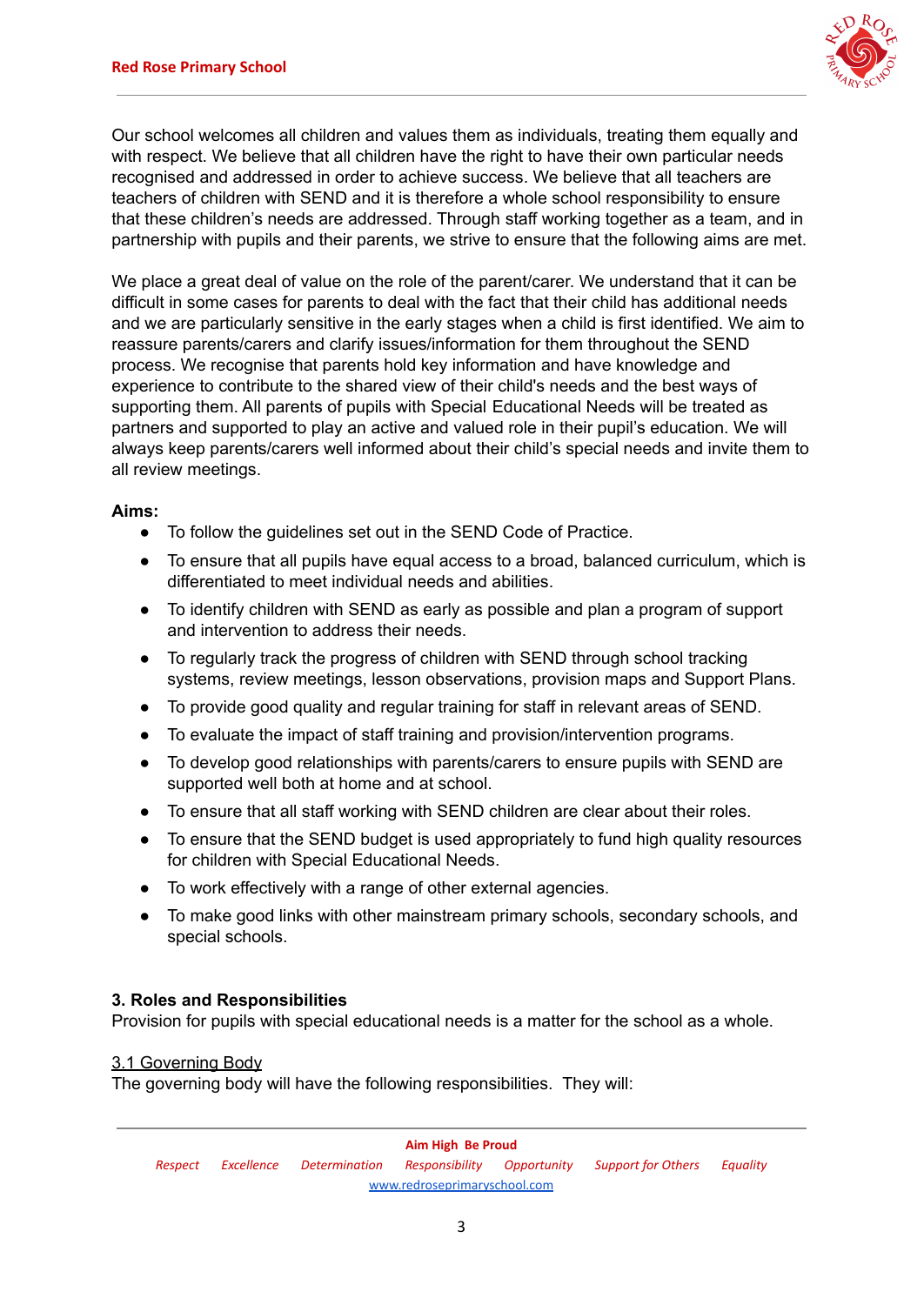

- appoint a governor with specific responsibility for SEND
- have regard to the SEND Code of Practice and should oversee the implementation of the reform and provide strategic support to the head teacher
- publish information on the school's website about the implementation of the governing body's or the proprietor's policy for pupils with SEND
- ensure that there is a qualified teacher designated as SENCO
- cooperate generally with the local authority including in developing the local offer and when the school is being named in an EHC plan
- ensure that arrangements are in place in schools to support pupils at school with medical conditions
- publish information about the arrangements for the admission of disabled children, the steps taken to prevent disabled children being treated less favourably than others, the facilities provided to assist access of disabled children, and their accessibility plans
- ensure that all governors are aware of the school's SEND provision including the deployment of funding, equipment and personnel

#### 3.2 The Headteacher

The Headteacher will have the following responsibilities. They will:

- take overall responsibility for implementing the code of practice
- ensure that the SENCO has adequate time to carry out duties and is able to influence strategic decisions about SEND
- ensure the wider school community understands the implications of SEND provision for whole school improvement (from governors to classroom teachers and teaching assistants)
- put in place arrangements to ensure parents are regularly engaged in discussions about the progress of their child (at least three times a year)
- ensure a process is in place for involving parents and young people in reviewing provision and planning for those currently on school action/plus and any newly identified pupils with SEND
- report to the governing body how resources are deployed to meet provision

#### 3.3 The Special Educational Needs Co-ordinator (SENCO) The role of the SENCO includes:

- oversee day-to-day operation of school's SEND policy
- coordinating provision for children with SEN
- liaise with designated teacher where a Looked after Child has SEN
- overseeing SEND Support Plans and ensuring teachers and support staff work closely with parents/ carers to follow a graduated approach to SEND Support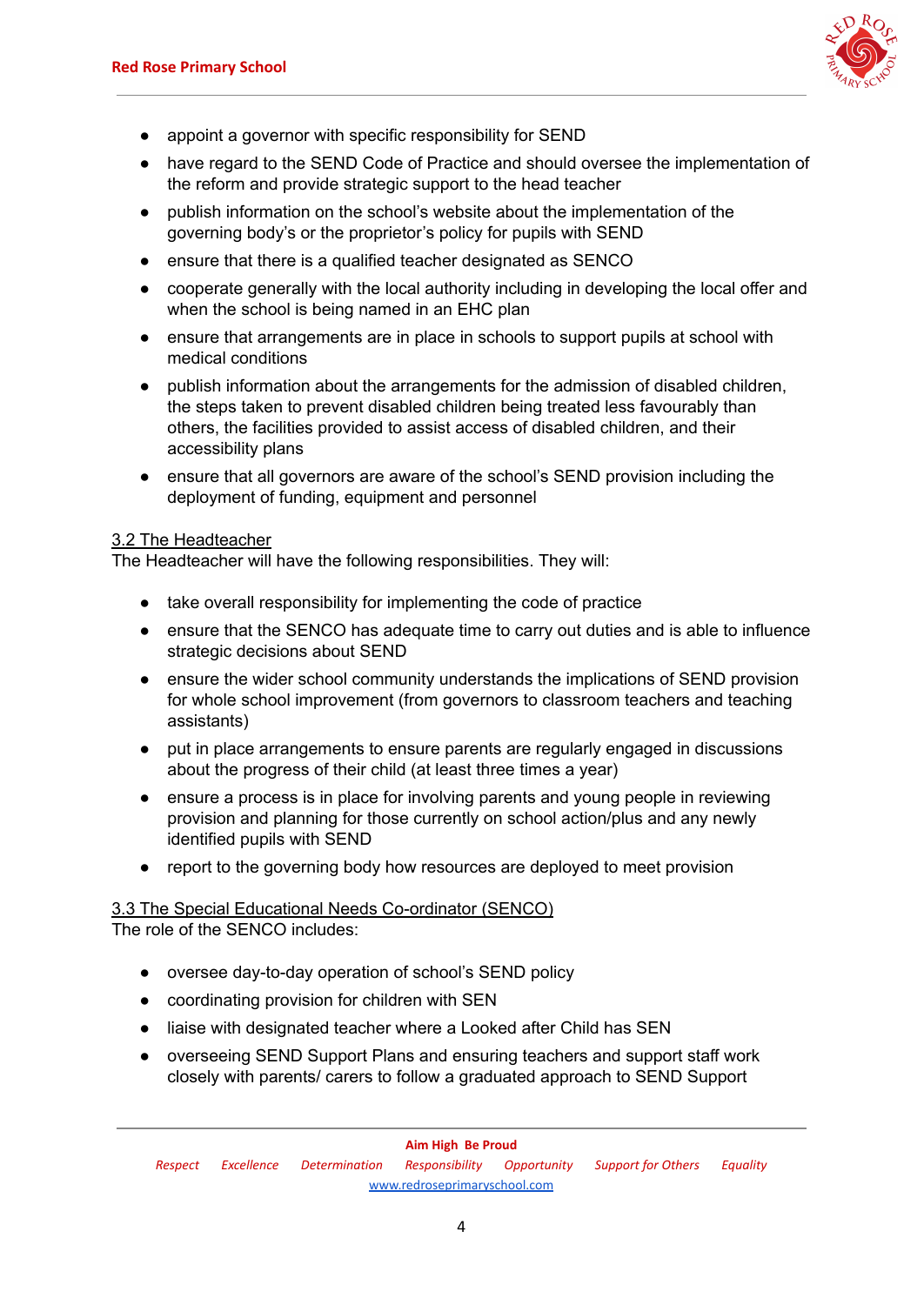

- advise on use of delegated budget/ other resources
- liaise with parents of children with SEN
- maintain links with other education settings and outside agencies
- liaise with potential next providers of education
- work with head and governors on Equality Act
- ensure that SEND records are up to date
- contribute to the in-service training of staff

## 3.4 Class Teachers

Class teachers have the following responsibility to:

- provide 'Quality First Teaching' and a graduated approach of assess, plan, do, review
- focus on outcomes for the child: Be clear about the outcome wanted from any SEND support
- be responsible for meeting special educational needs: Use the SENCO strategically to support the quality of teaching, evaluate the quality of support and contribute to school improvement
- have high aspirations for every pupil: Set clear progress targets for pupils and be clear about how the full range of resources are going to help reach them
- work in partnership with pupils and parents/carers in planning and reviewing progress, seek their views and provide regular updates on progress

## 3.5 SEND Support Staff

Class teachers work with SEND support staff to plan effective provision for pupils with SEND. Effective liaison between support staff and class teachers is essential to ensure planned activities are linked to targets set out in Support Plans.

- LSA/TAs are part of the whole school approach to SEND working in partnership with the class teacher and the SENCO to deliver pupil progress and to narrow gaps in performance.
- The support they give should be focused on the achievement of specific outcomes within the graduated approach to SEND support agreed with parents in the context of high quality teaching overall.
- LSA/TAs can be part of a package of support for the individual child but should never be a substitute for the teacher's involvement with that child.

## **4. Identification of SEND**

Through their discussions, observations, assessments and data analysis the SENCO, class teachers, key workers and support staff will identify any children who appear to have SEND. Children with SEND may also be identified by outside agencies and organisations. Parents and carers may also inform the SENCO or teaching staff of any concerns and possible Special Educational Needs. When a child is identified as having SEND they will be placed on the SEND register as SEND Support.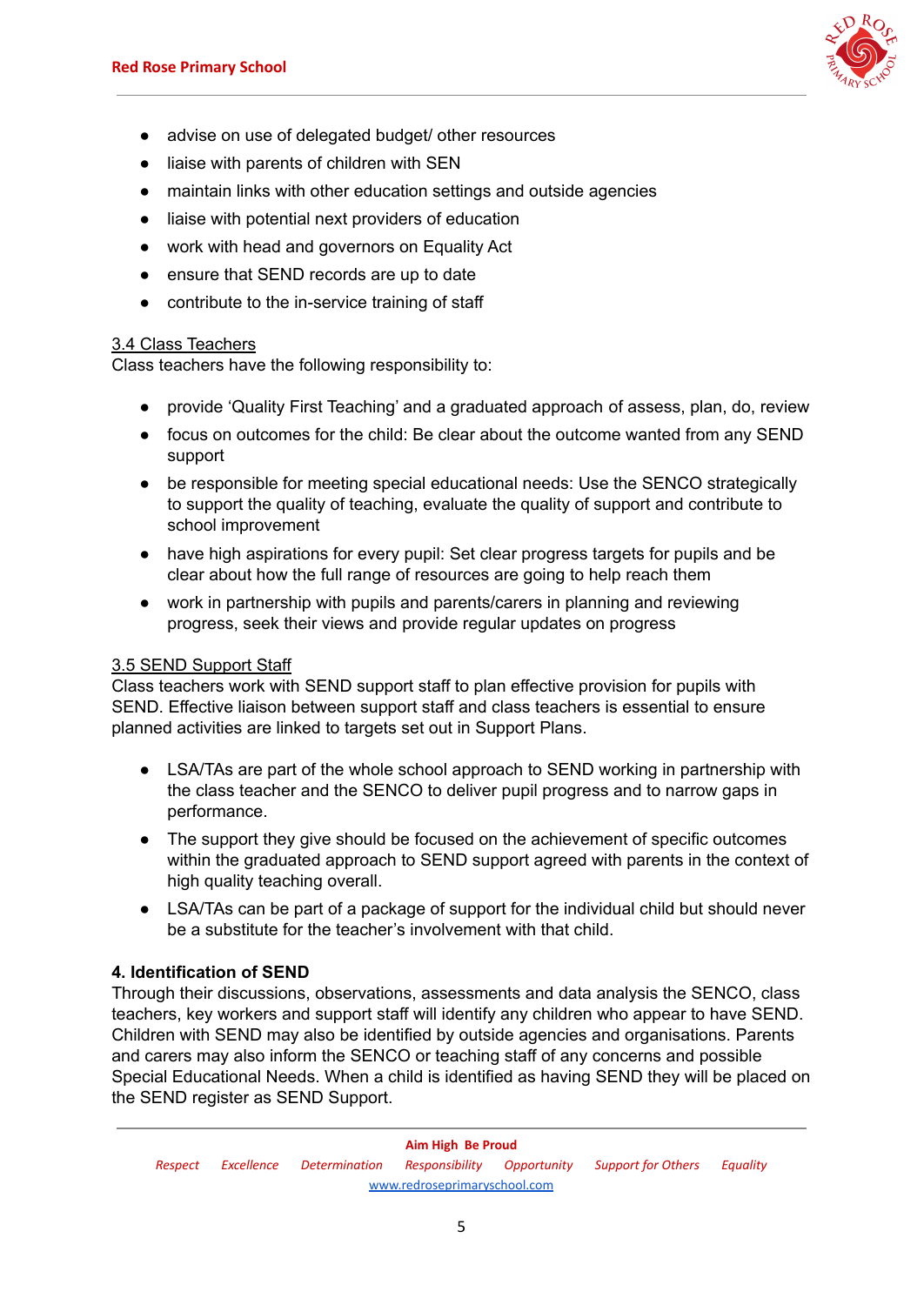

## 4.1 SEND Support

When a class teacher or the SENCO identify a child with Special Educational Needs, the class teacher will provide interventions through 'Quality First Teaching' that are additional to those provided as part of the school's usual differentiated curriculum. The triggers for SEND support are that, despite receiving quality first teaching the child:

- continues to make little or no progress in specific areas over a long period
- continues working at National Curriculum levels substantially below that expected of children of a similar age
- continues to have difficulty in developing literacy and mathematics skills
- has emotional difficulties which substantially and regularly interfere with the child's own learning or that of the class group
- has sensory or physical needs, and requires additional specialist equipment or regular advice or visits by a specialist service
- has ongoing communication or interaction difficulties that impede the development of social relationships and cause substantial barriers to learning

If necessary the SENCO, in partnership with parents and the child, may refer to outside agencies such as Educational Psychology or Specialist Support Teams for additional support.

## 4.2 Referral for Education, Health and Care Assessment

If a child continues to not make expected progress despite school having taken relevant and purposeful action to identify, assess and meet the SEND of the child, school (or parents) will consider requesting an Education, Health and Care Assessment. To inform this decision the local authority will expect to see evidence of action taken by the school. These include:

- records of regular interventions, strategies, reviews and their outcomes
- the pupil's health including the child's medical history where relevant
- Early Learning Goals and National Curriculum levels of attainment in literacy and mathematics
- educational and other assessments, for example from an advisory specialist support teacher or an educational psychologist
- views of the parents and of the child
- involvement of other professionals such as health, social services or education welfare service
- costed provision maps

Parents or school are the only partner who can request an Education, Health and Care Assessment.

4.3 Education, Health and Care Plan (EHCP)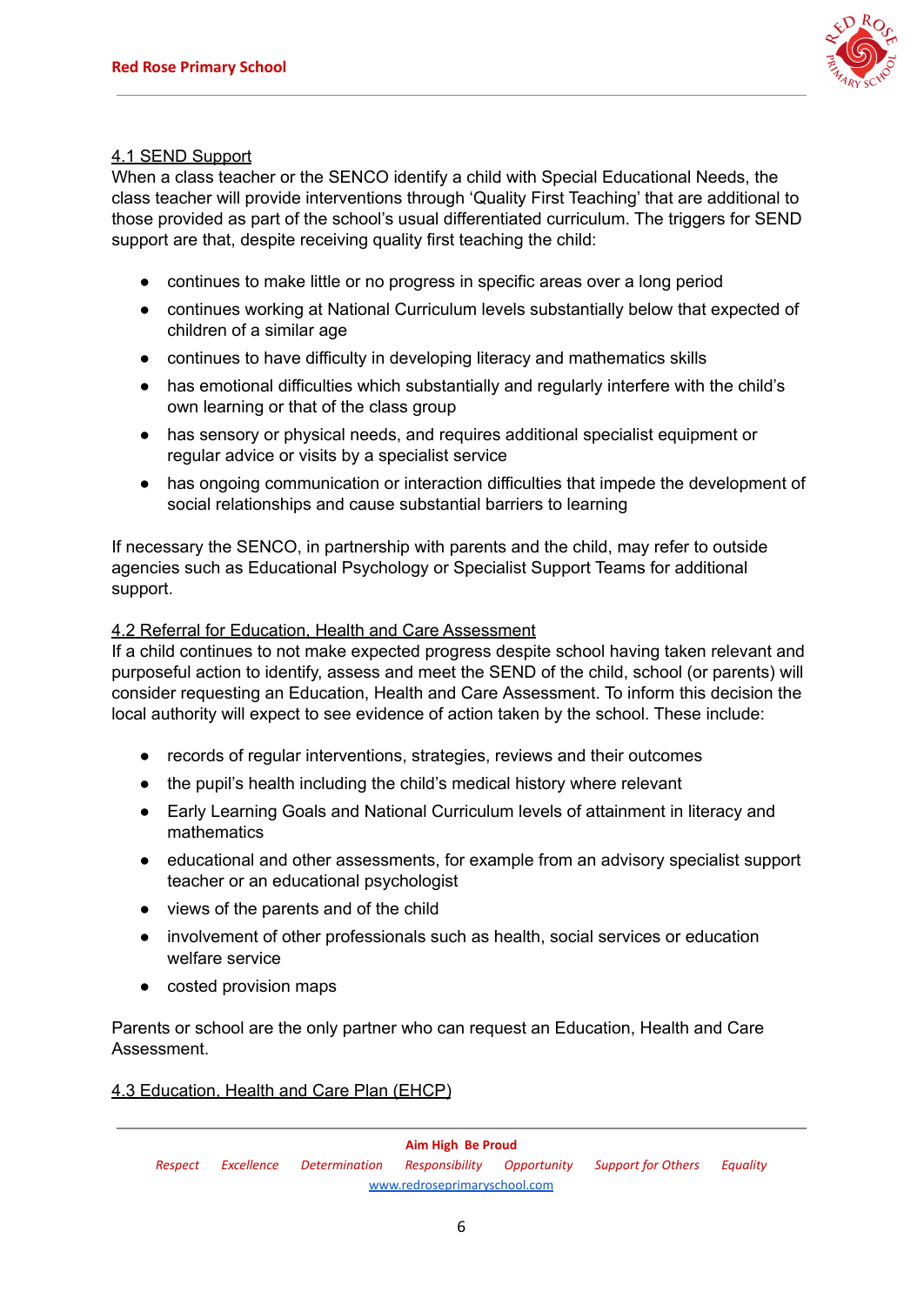

An EHCP includes the following and will be reviewed annually:

- the pupil's name, address and date of birth
- details of all of the pupils special needs, including health needs
- identification of the special educational provision necessary to meet the pupil Special Educational Needs
- short term targets for the child to work towards
- identification of the type and name of the school where the provision is to be made
- relevant non-educational needs of the child
- information on non-educational provision
- reports and views of any other specialist involvement

All children with EHCP will have short-term targets set for them that have been established after consultation with parents, and the child. An EHCP will be reviewed annually and will last until the child is 25, or all targets are met.

## **5. Recording SEN**

Records are kept on all children with SEN, detailing steps taken to support them. Record files are kept by the SENCO.

#### 5.1 SEND Register

This is a file kept by the SENCO. It indicates which children have SEND and what stage they are at. The SENCO maintains the SEND Register as a working document. The Register will state the following:

- Child's name
- Details of SEN

## 5.2 Medical Register

The Headteacher maintains a copy of the Medical Register as the responsible person. Copies will be kept in the school office, easily accessible by first aiders, and are available in other areas throughout school. The Medical Register may be amended throughout the year by the class teacher following consultation with their team leader. The SENCO will become involved should a child's medical attention present a barrier to their learning.

## 5.3 Pupil Files

Pupil Files are kept up to date by the SENCO.

## 5.4 Support Plans

Class teachers will keep copies of Support Plans for reference and amending in their short term planning files.

#### 5.5 Transfer of Information

The Transfer of Information will be the responsibility of the SENCO.